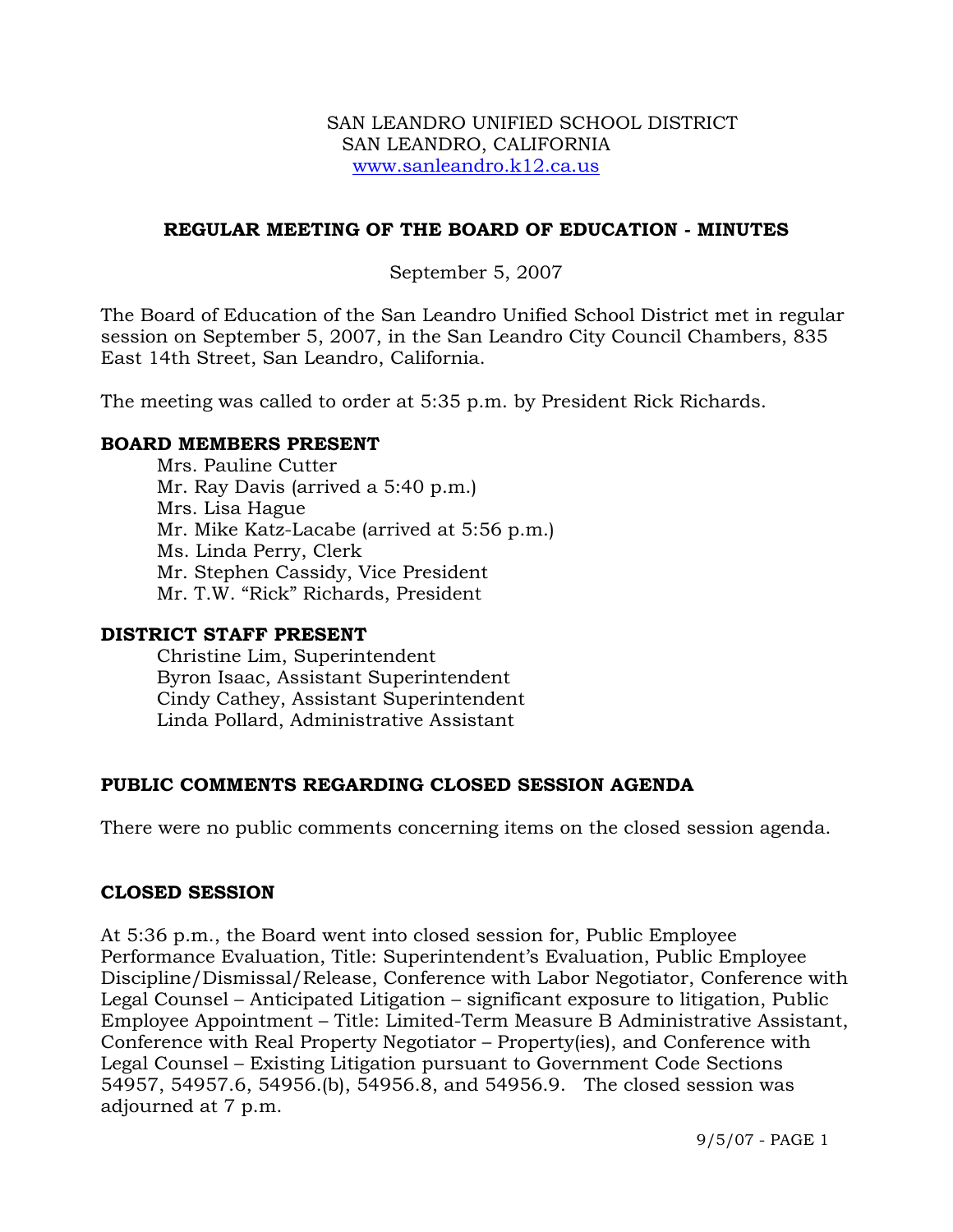The Board returned to open session at 7:09 p.m. with the Pledge of Allegiance to the Flag led by Food Services Director Aulani Cler. President Richards said the Board had been in closed session and had taken the following action:

• On a motion made by Mr. Davis and seconded by Mrs. Hague, the Board appointed Kathy Morrison as Limited-Term Measure B Administrative Assistant by a 6-0 vote. Trustee Katz abstained.

President Richards also noted that Trustee Perry recused herself from the closed session discussion regarding Conference with Real Property Negotiator – Property(ies) and returned to the closed session at 6:10 p.m.

# **APPROVAL OF AGENDA**

In the course of her motion, Ms. Perry noted that Consent Item 1.1-C should read *"Approval of Amended Board Minutes - April 3, 2007*.

On a motion made by Ms. Perry and seconded by Mr. Katz, the Board approved the agenda for the regular meeting of September 5, 2007, as amended, by a 7-0 vote.

## **PRESENTATION**

\* Aulani Cler, Director of Nutrition Services, shared a presentation on the District's Food Services Department "going green", including a breakdown of biodegradable eating ware options, challenges faced by nutrition services, and a cost analysis. While the District would not be able to "go green" 100% at this time, Ms. Aulani assured the Board that she would continue working with brokers to get better pricing for biodegradable products, encourage other districts to "go green" so that the District can receive a volume discounted rate, and use paper products where applicable.

The Board thanked Ms. Cler for her very informative presentation.

 Mrs. Hague was curious if the use of aluminum type plate tins had been considered (something that Mrs. Hague and Mr. Richards remember being used in years past). She also noted that not only had Pleasanton Unified School District received grants, but some local businesses were underwriting the cost for recycling programs at some of their school sites. In response, Ms. Cler noted that when she attends an upcoming state conference, she will have a chance to network with colleagues and look for grants and scholarship opportunities.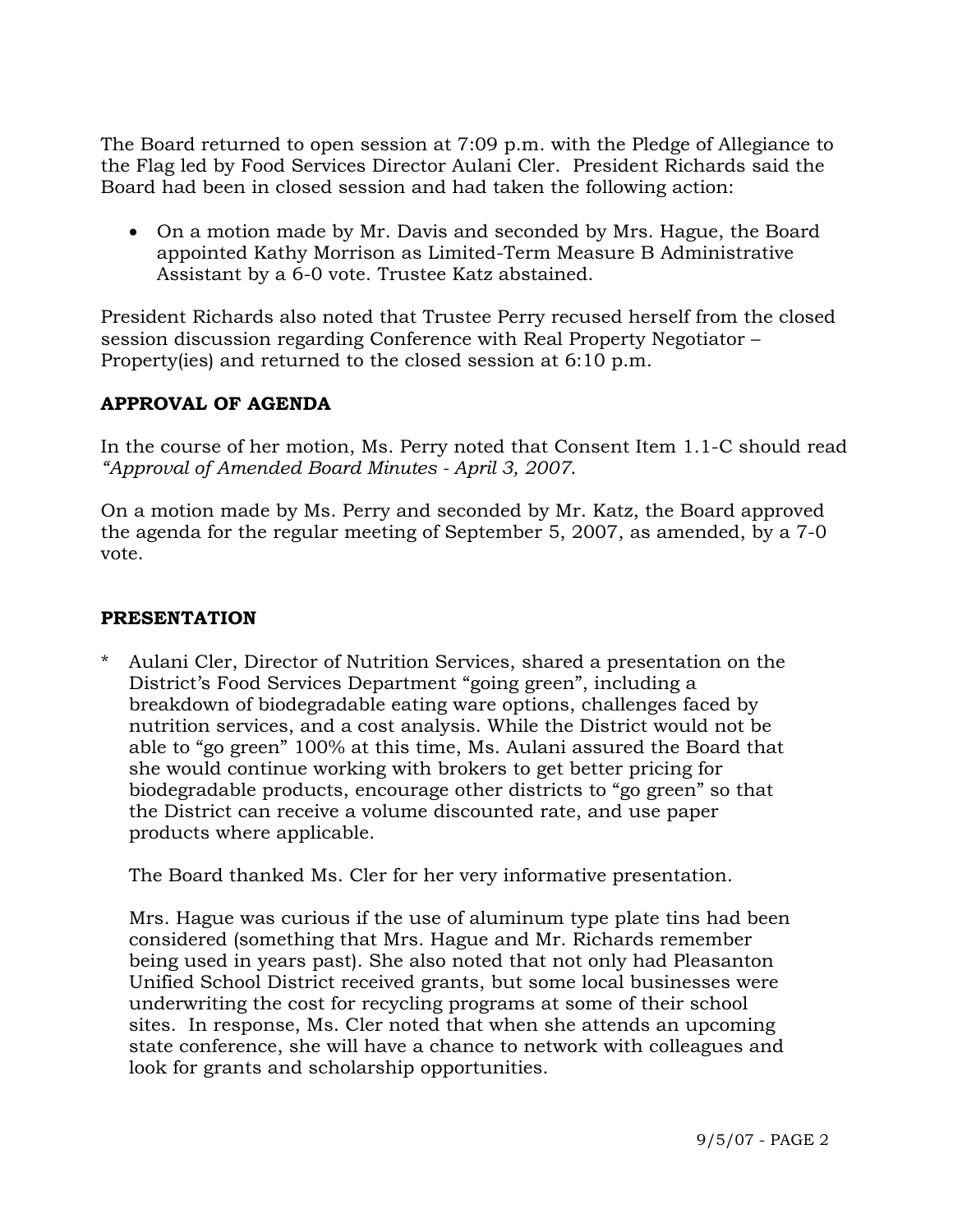Mr. Katz was glad that the District was a step ahead of other districts, and hoped that as more and more districts joined this effort, costs would decrease.

 Mrs. Cutter asked if Waste Management had a "green" waste pickup. Ms. Cler said that currently Waste Management didn't have a program to accommodate the District's recycling products.

 Mr. Davis was encouraged that the District was moving away from polystyrene and that food services was working with Waste Management to develop strategies.

 Ms. Perry said that she would advocate to the Alameda County School Boards Association about joining this effort. She would also be interested in having the Superintendent look into the Waste Management contract as well as research possible grants that are available through their company for programs that encourage recycling at the school sites.

 Responding to Mr. Cassidy's question regarding informing the parents of this effort, Ms. Cler said that a "recycling message" would be added to the school menus which would update the parents of the efforts being made to "go green". He suggested that the Superintendent address this in her next "Superintendent's Message" and that a copy of this presentation be sent to Morgan Mack-Rose, who had raised an interest in food scraping. Mr. Richards noted that he had already asked the Superintendent to forward a copy to Ms. Mack-Rose.

## **PUBLIC TESTIMONY ON NON-AGENDA ITEMS**

• Billy Campbell, District Lead Custodian, commented that through Waste Management the District recently implemented a "Streamline" recycling program at all schools sites and the Administrative Office, where all recyclable products, except food and Styrofoam, are placed in one container.

## **7:30 P.M. TIME SPECIFIC – ACTION ITEM**

#### **PRESENTATION**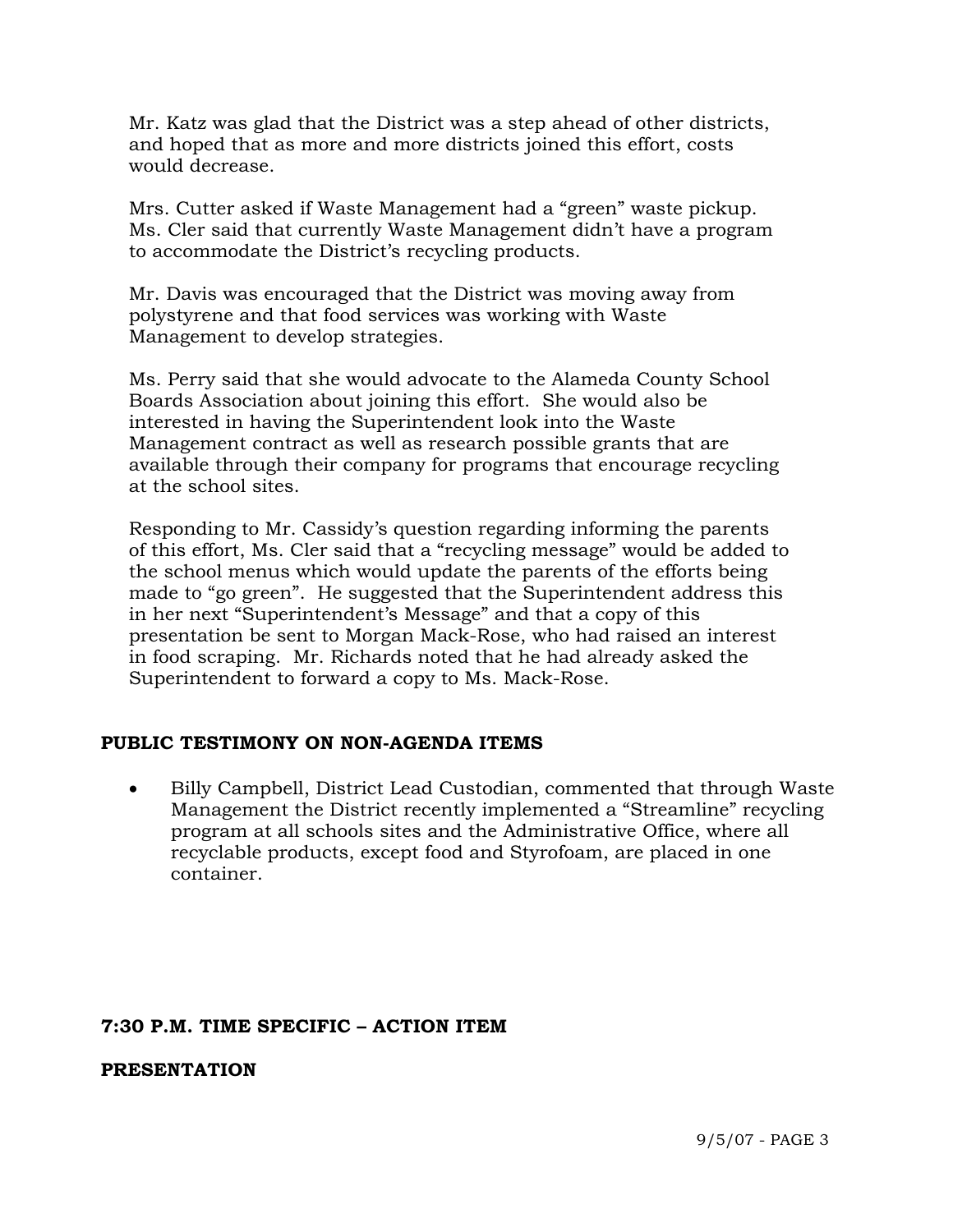\* San Leandro High School Principal Amy Furtado provided the Board with a presentation on the work of the Measure B Steering Committee as it relates to the Compressed Design Schedule for the 9th Grade Campus; the final design approved by the Steering Committee; and a request for Board action for staff to move forward with the next design phase.

 Representatives from WLC Architects and Harris & Associates described the details of the proposed master plan, including floor plans for the gym, kitchen, classrooms, administration building, and the location of gating surrounding the campus. Three sketches of views of the 9th grade campus from Bancroft, E. 14th Street, and courtyard were also shared.

 The Board thanked the Steering Committee and commended Principal Furtado, staff and architects for developing an inclusive community process that led to a design fully supported by the Measure B Steering Committee.

 Superintendent Lim expressed her appreciation to Ms. Furtado for her leadership, and thanked the City for their instrumental role in having the gym located on E 14th Street which will provide the District access to additional funding through the redevelopment plan.

## **PUBLIC COMMENTS**

• Billy Campbell commented that he was very happy to be part of the Steering Committee, noting that "this was the best committee he has served on in his thirty years with the District." He offered his thanks to Principal Amy Furtado and Superinendent Lim.

 The Board asked clarifying questions regarding the design and landscaping and shared their thoughts and concerns.

Key points from Trustee Davis:

- Was the center stairwell in the main classroom building required by code? **(Response: Yes. As of January 2008, code requires a third stairwell.)**
- He felt that instead of gating, the gym building could be used as a barrier on E. 14th Street.
- He saw the ultimate design with windows that opened on the main classroom building or possible use of solar panels.
- He was so impressed with the presentation that he felt it should be shared with the City Council, as a way of thanking them for their participation and support in the process.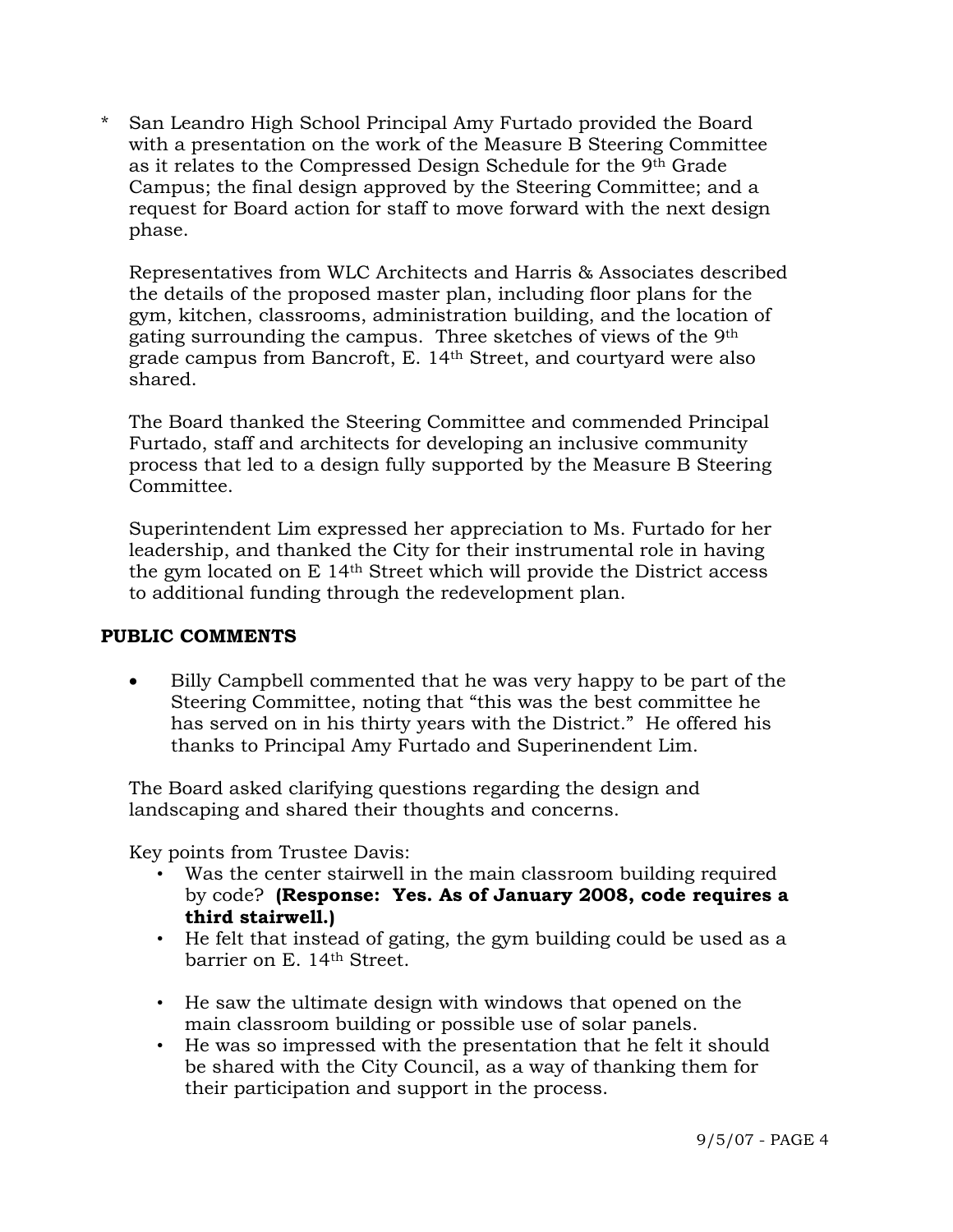Key points from Trustee Cutter:

- It appeared that from the design there was an entrance to the s locker room from E. 14th Street. **(Response: Exits from the locker and mat rooms are for emergency use only.)**
- Was concerned about using the lawn for such sports as soccer, and asked how large the grass area was. **(Response: The lawn is not large enough for field sports such as soccer. The 9th grade PE unit curriculum will require some adjustments so that 9th grade students will be involved in more gym sports. Field sports in the 10th grade and the PE fitness testing, i.e. the mile run, for example, will be conducted on the main high school campus.)**
- Entrance configuration to the mat room on rainy days. (**Response: There are shelters that will prevent students from tracking in mud, etc.)**
- Maintenance and upkeep of the school grounds. **(Response: There will be a lot of "green space" on the campus. Details on the maintenance of the grounds are still being worked out.)**
- How high is the fence between the campus and retails stores, and with respect to the surrounding residential housing? **(Response: The 9th grade campus, which is about the size of the new high school science wing, will be an angling design (favored by the neighbors) which not only maximizes the light, but is nonobtrusive and pleasing to the eye.)**

Key points from Trustee Perry:

- How will the District continue to keep the neighborhood informed? **(Response: Ms. Furtado explained that now that the final design had been agreed upon, forums and meetings for the high school neighbors would be planned to keep them abreast of the progress and receive feedback.)**
- Security lighting so that the basketball courts and open pace is clearly visible for night patrols. **(Response: It is not the intent to use the courts at night and the lighting would be for security only, which will provide egress across the campus and also allow people to walk across the campus safely in the evening.)**
- Will the gym be accessible for nighttime activities, so that the rest of the campus can be secured? **(Response: By having the gym as a separate facility, the main building can be locked. There are also bathrooms located outside the gym, making them accessible from outside so that visitors will not have to go into the locker rooms. The use of the gym will be mainly for**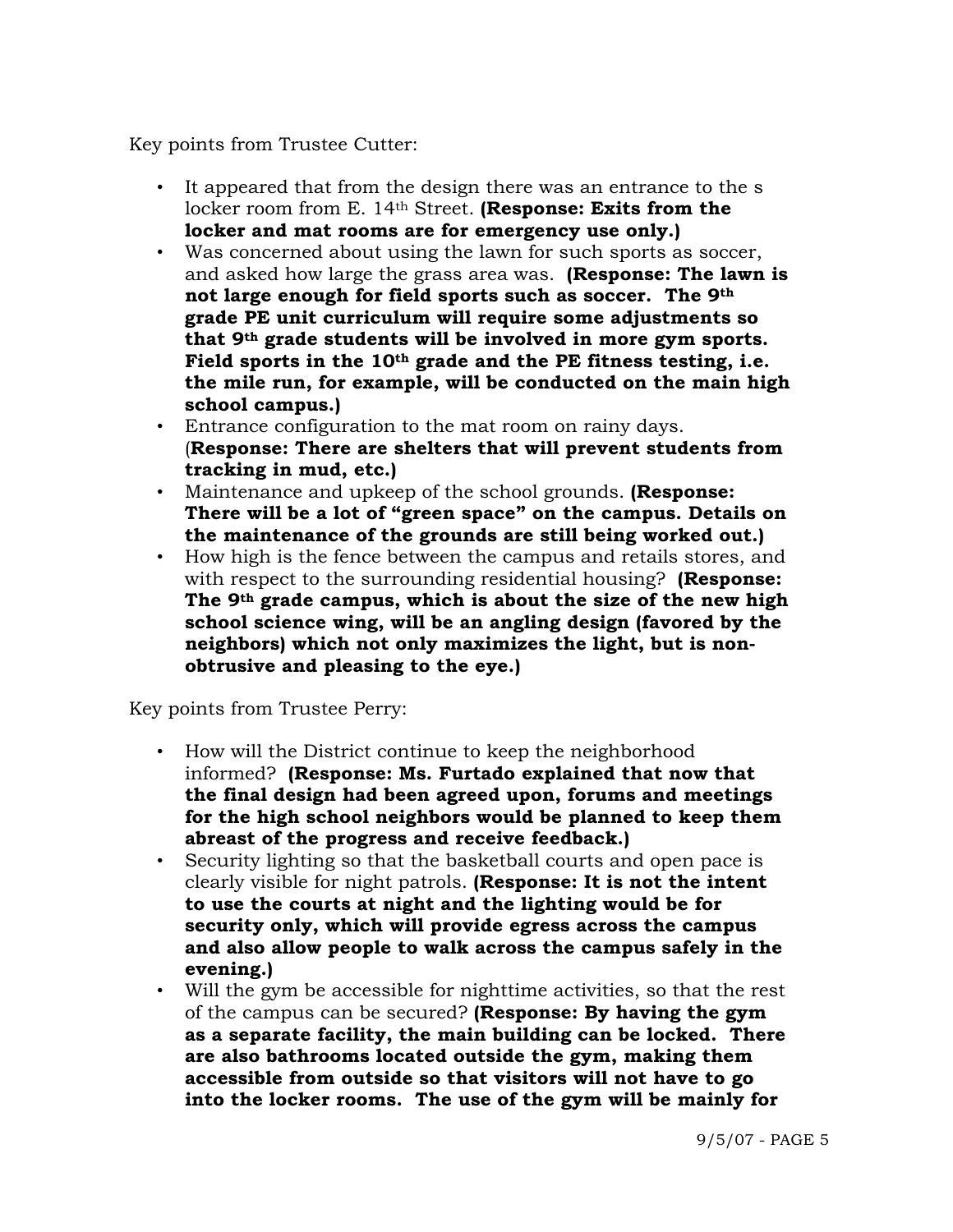**after school junior varsity games, for example, and not for varsity team sports that usually occur at night.)**

- For security beyond the fencing, how high are the berms that outline the open space? **(Response: The berms would not be high enough for anyone to hide behind. They are needed for flood control as there is a high pressure water line that runs down Bancroft Ave.)**
- There are two entrances to the main classroom building. How will you be able to prevent parents from dropping off their students on Bancroft Avenue instead of the designated area on 138th Avenue? Could some type of gating be added? **(Response: While there will parents who drop off their students on Bancroft, you can only try to discourage this from occurring. There is a fence on E. 14t Street, and there will be visitor's parking so that parents can come in and enter the administrative building without parking on the street. However, the committee did not want the campus to look like a "prison" or "gated community". Gates are for safety, not to give the air of exclusion and the committee was very cognizant that the building would be the "fence", and the "greenscape" would be open for students.)**
- The impact of building shadows, window glares, noise and intercom systems to the neighborhood. **(Response: Those areas of concerns were taken into consideration when designing the facility. The location of gym on the E. 14th side of the campus will provide a noise barrier with the majority of the noise generated at that end and near the commercial side of 138th, with the quiet instructional areas of the campus located near the residential side on Bancroft Ave.)**
- Graffiti prevention. **(Response: The building will have a surface up to 14 feet on the first floor that can be repainted as often as needed. If veneer is used a graffiti resistant coating would be used, which could be hosed off with water.)**

Key points from Trustee Katz:

- Mr. Katz felt that the centralized staircase was a welcoming feature to the campus.
- Has a designated area for bicycle racks been discussed? **(Response: At this point it had not; however, that would be something that could be discussed with the landscape architect.)**

Key points from Trustee Cassidy: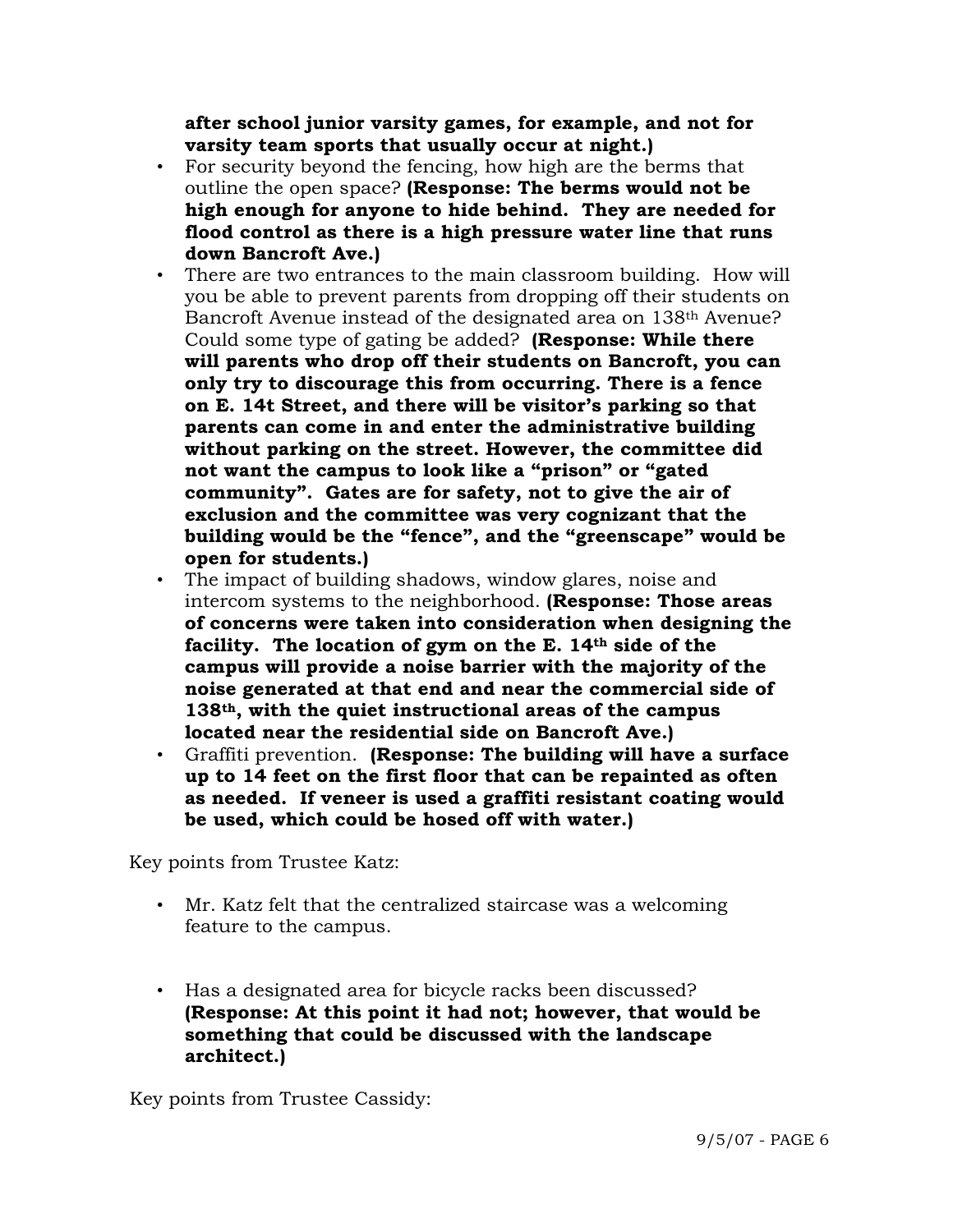- Mr. Cassidy highlighted a recent article that appeared in *Education Week*, "Pittsburg Building "Nation" of 9th Graders" regarding the importance of 9th grade and the steps being taken in Pittsburgh and Chicago school districts to help incoming freshman gain confidence, stay in school, and succeed.
- Asked about the emergency exits and open gates on campus. **(Response: There will be one gate, located near the severely handicapped (SH) classroom, that must remain open for transportation; however SH students will be attending classes at the main high school campus. In addition, "one-way out" crash bar gates will be installed.)**
- How will the two entrances be manned to prevent persons, with ill-intents, from entering the campus? **(Response: Two campus supervisors should be enough to man the entrances. The administration and security offices which are located within the vicinity of the entrances will also provide added supervision.)**
- What is the classroom capacity? **(Response: The school has 32 standard-size classrooms, teaching spaces, including PE and has been designed to hold 750 students which was determined by the classes currently being offered and what students are enrolling in. It is hoped that each teacher will have their own classroom; however realizing that teachers may be traveling between the two campuses, the rooms were designed to be used for dual purposes.)**
- Will there be any Career Tech classes on the campus? **(Response: Many incoming 9th graders have been exposed to keyboarding at the middle school level, so there has been some consideration to incorporating some type of tech piece that will meet the needs of those who are entering with technical skills such as keyboarding technology, but for the most part those 9th graders, who have shown an interest in the metal program and other CTE offerings, will be traveling to the main campus. Drawing, painting and foreign language; however, will be offered on the 9th grade campus, which is what most 9th graders take.)**
- Block schedule vs 6-period day. **(Response: The campus has enough classrooms to accommodate both types of scheduling.**
- What kind of accommodations are in place for students if there is a huge rainstorm during the lunch hour? **(Response: As they do now, classrooms will be opened, the gym, as well as the cafeteria**.

Mr. Cassidy directed further comments to the Superintendent regarding an update on a possible joint use with the City for the 9th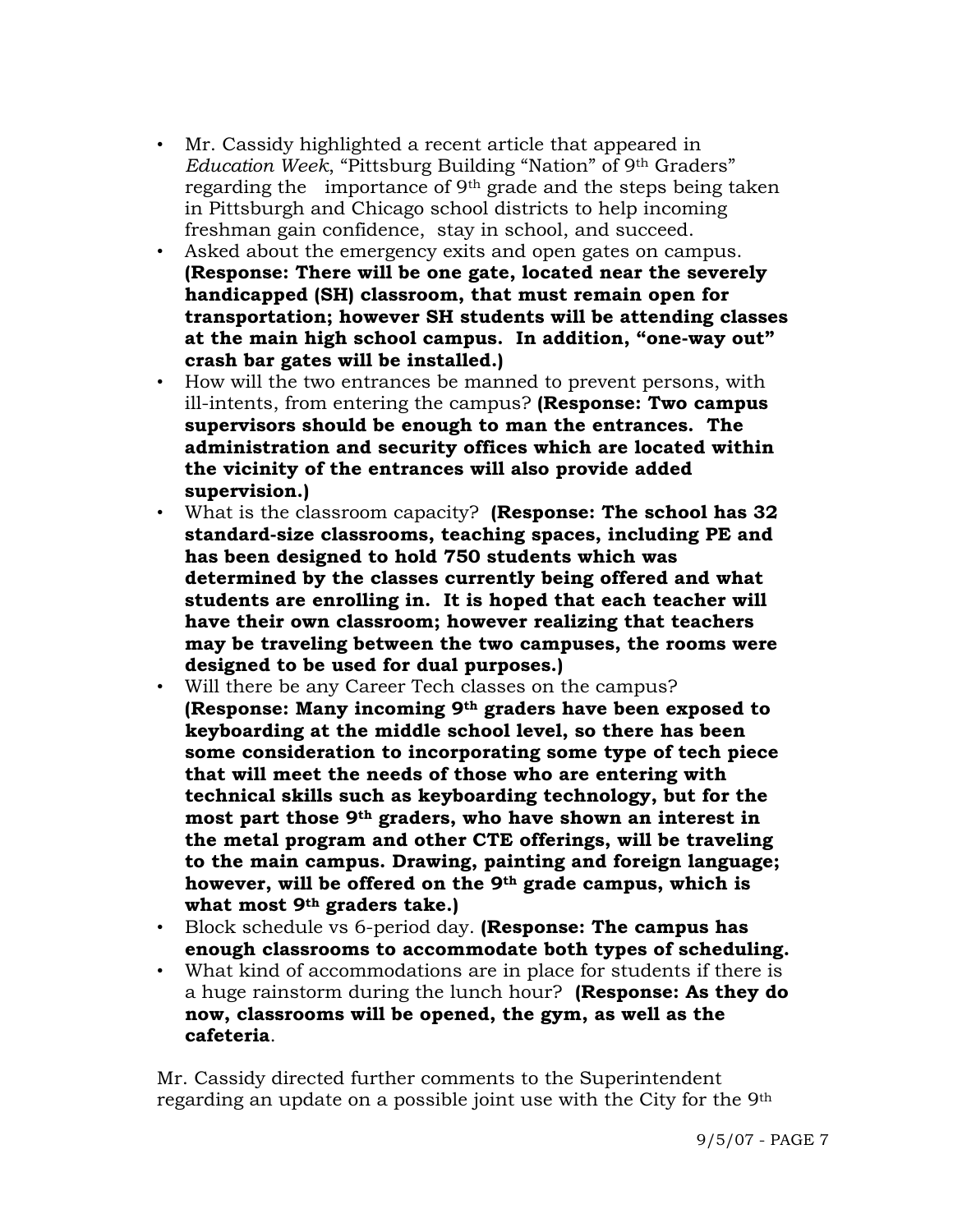grade gym, and a possible joint use with Chabot College. President Richards noted that the discussion at hand was regarding the schematic design and that comments regarding joint use could be voiced during Board member comments.

Key points from Trustee Hague:

- She favored the fencing on E. 14<sup>th</sup> Street for security.
- Does the location of the bathrooms at the entrance of the first floor of the main building provide staff the ability to monitor activity? **(Response: This was one of those designer challenges; however, keeping in mind the cost factor, the proposed location design for the bathrooms was the best solution**.**)**
- Evacuation procedures. **(Response: The grass, basketball courts, and court yard are possible areas; however details would need to be worked out with the Fire Marshall as to where the best assembly areas would be.)**
- Mrs. Hague also suggested that as we begin looking at possible joint uses for the gym, consideration be made towards open the gym accessibility without entering through the campus.

Trustee Richards commented that this was a great design. The fencing is essential, not obtrusive, and provides the security to keep everyone in a good, clean, safe learning environment, making it a great location and asset to the community.

## Facilities and Construction

## 5.1-A Schematic Design Phase of the New 9th Grade Campus

Approve the schematic design phase, including site plan, floor plan and elevations for the new 9th Grade Campus.

On a motion made by Mr. Davis and seconded by Mrs. Cutter, the Board approved the schematic design phase, including site plan, floor plan and elevations for the new 9th Grade Campus by a 7-0 vote.

The Board took a break at 9:50 p.m. and reconvened at 9:55 p.m. **PRESENTATION**

\* Daniel Chaja, Assistant Director of Research and Program Evaluation, presented information related to District-wide and school-wide results from the 2006-2007 state assessments. It was noted that the District made a 13 point gain on the California 2007 Academic Performance Index (API) on the Accountability Program Report (APR), giving San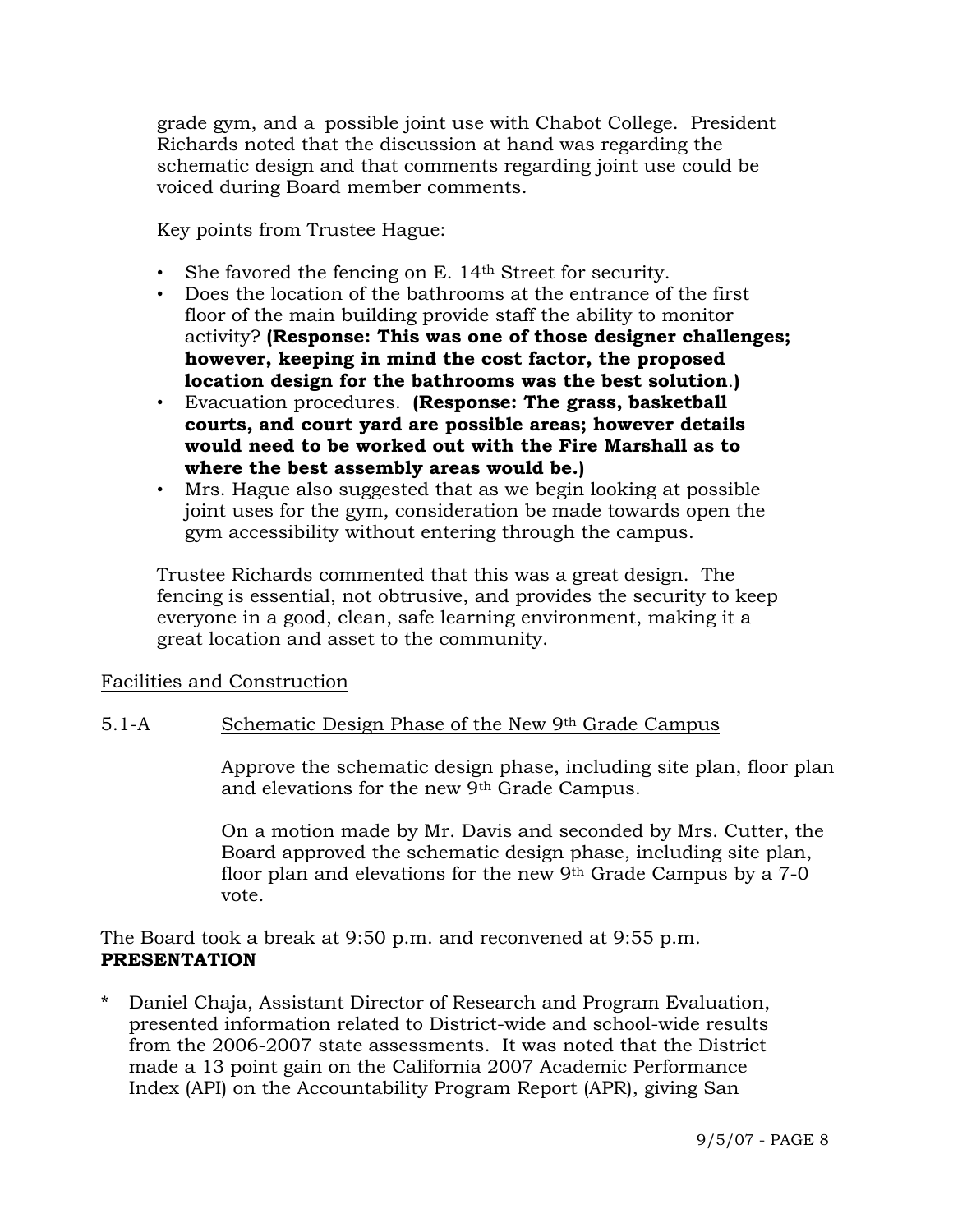Leandro Unified the highest gains of all 18 school districts in Alameda County.

 The presentation highlighted District, school and subgroup performance regarding the California Standards Test (CST), state Academic Performance Index (API), and the No Child Left Behind Adequate Yearly Progress (AYP) report. Daniel also included data showing progress over time, areas of celebration for the District as well as areas of focus for the 2007-2008 school year. Increases in Proficiency included a 27% increase in Grade 10 Algebra II, increases in Proficiency at all three grade-level sciences (grades 5, 8, & 10), including a 20% increase in Physics and a 10% increase Chemistry.

 Mr. Chaja explained that in an effort to best serve our students and accelerate academic growth, the District would continue to refine and implement initiatives such as Data Driven Decision Making (Edusoft, etc.); Professional Development, Common Agreements, District-wide Walk Throughs, as well as parent involvement and participation to name a few. In addition, site administrators and teachers would be meeting to further analyze strengths and areas of need based on school specific and subgroup-specific results.

 As the Superintendent explained, Mr. Chaja would be returning to the next Board meeting with Part II of "Looking Closely at Our District & School Data", focusing on answering the questions and further explaining areas of interest raised by the Board tonight.

 The Board thanked Mr. Chaja for the insightful presentation and congratulated all those involved for the overall large gains made by the District last year.

 Mr. Cassidy asked for further clarification regarding percentage and point increases and decreases. While he applauded the gains in the elementary school and high school, he was concerned about the middle schools and asked for further explanation regarding the subsets and English learners at the middle school level.

 Ms. Perry commented that it would helpful to illustrate "who we are" as a district as well as student mobility verses test performance.

 Mr. Cutter would like to have a more specific explanation around the Program Improvement (PI) process and its implication. Mr. Chaja suggested that he would prefer to broach this topic at the next meeting because of the considerable amount of information available. However, Mr. Chaja did address her question regarding the low number of students who took the test at Lincoln, stating that, in the past, more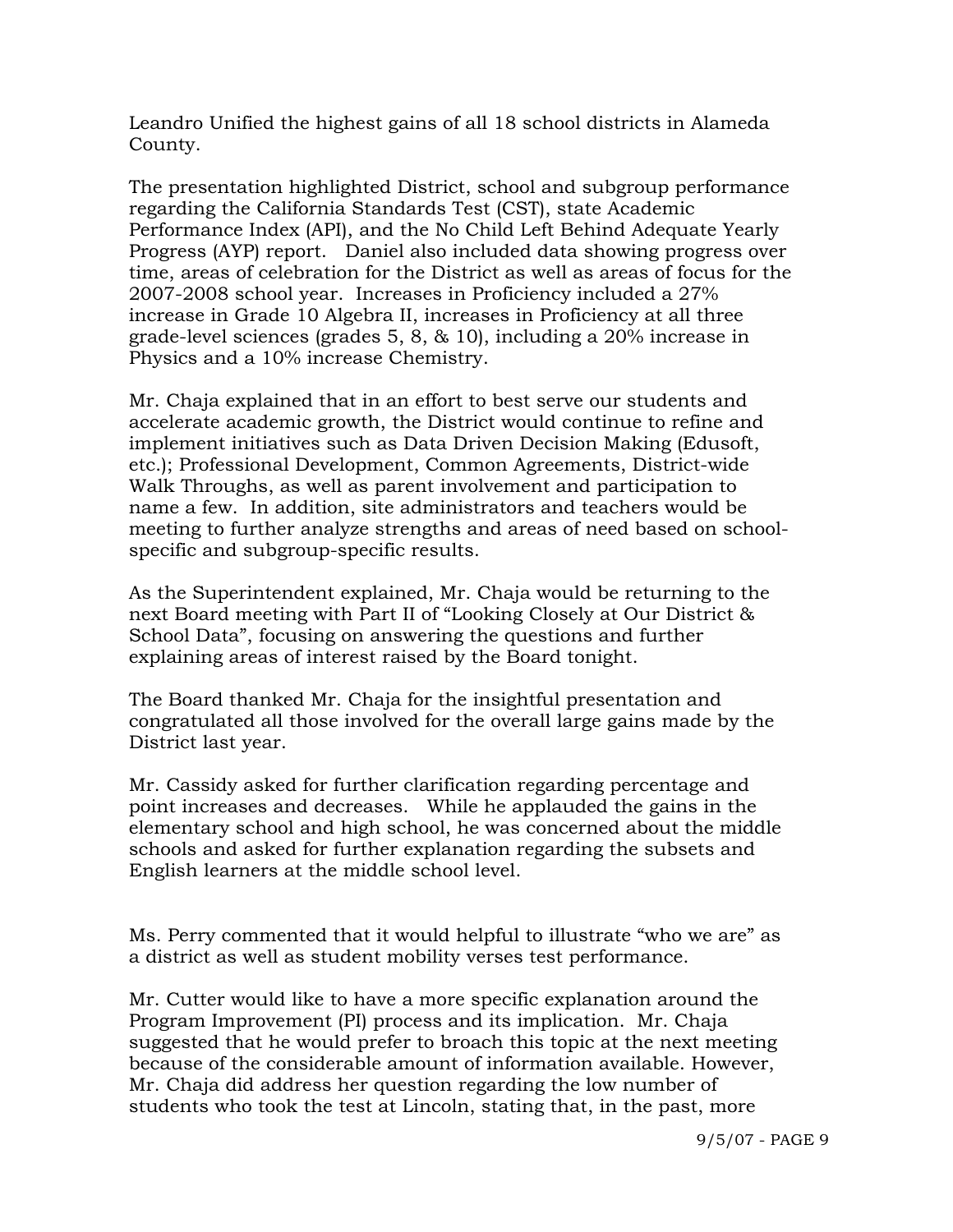than half of the total school population has been twelfth grade students, and they do not take the test.

 Mr. Katz was very impressed with gains made thus far; however, noted that the District still has a long way to go to meet our proficiency level. He was also interested what it means to the parents, teachers and staff when a school enters PI status, and what resources are available to assist them in reaching their AYP next year. Mr. Chaja briefly explained that in Year 1 parents are notified of the PI status of the school and school choice. In Year 2, in addition to school choice the District provides funding for Supplemental Educational Services (SES) (an afternoon tutoring service), and transportation should the parents request it.

 Assistant Superintendent Cindy Cathey provided further explanation regarding challenges the current PI schools are facing, noting that all the schools are following the model for No Child Left Behind Program Improvement that includes assessments, and pacing schedules that are aligned to the state tests, as well as providing teachers with professional development and collaboration time. She added that new this year, the District would be receiving district-wide money (somewhere between \$40,000-\$50,000) to support the schools implementing all the components of the academic program survey (which was touched upon by Mr. Chaja earlier in the presentation.)

 Mr. Katz would like to see the next presentation focus on what the District has learned, what is proving to be effective and what is not, and data around District and school trends over a period of time.

 Mrs. Hague commented that it was wonderful to celebrate our successes, but stressed the importance for the District to continue to seek ways of continuing to make gains as we forge ahead.

## **REPORTS**

- 1) Correspondence Clerk Perry reported receipt of the following emails from Ari Dolid, regarding "Thank You"; from Elizabeth Raphael regarding San Leandro Adult School; from Jill Raimondi regarding follow-up meeting for Bancroft concerned parents; from Margarita Lacabe regarding SLCAN screening: "Walmart: The High Cost of Low Price"; from Morgan Mack-Rose regarding Safe Schools curriculum preview; from Jessica Katz regarding contract renewal; from Nina Perlman regarding contract renewal; from Steve Craig regarding contract renewal; and from Dan Martin regarding disaggregated HSEE results.
- 2) Superintendent's Report Superintendent Lim reported that the District had the most successful opening of school Staff Development Day,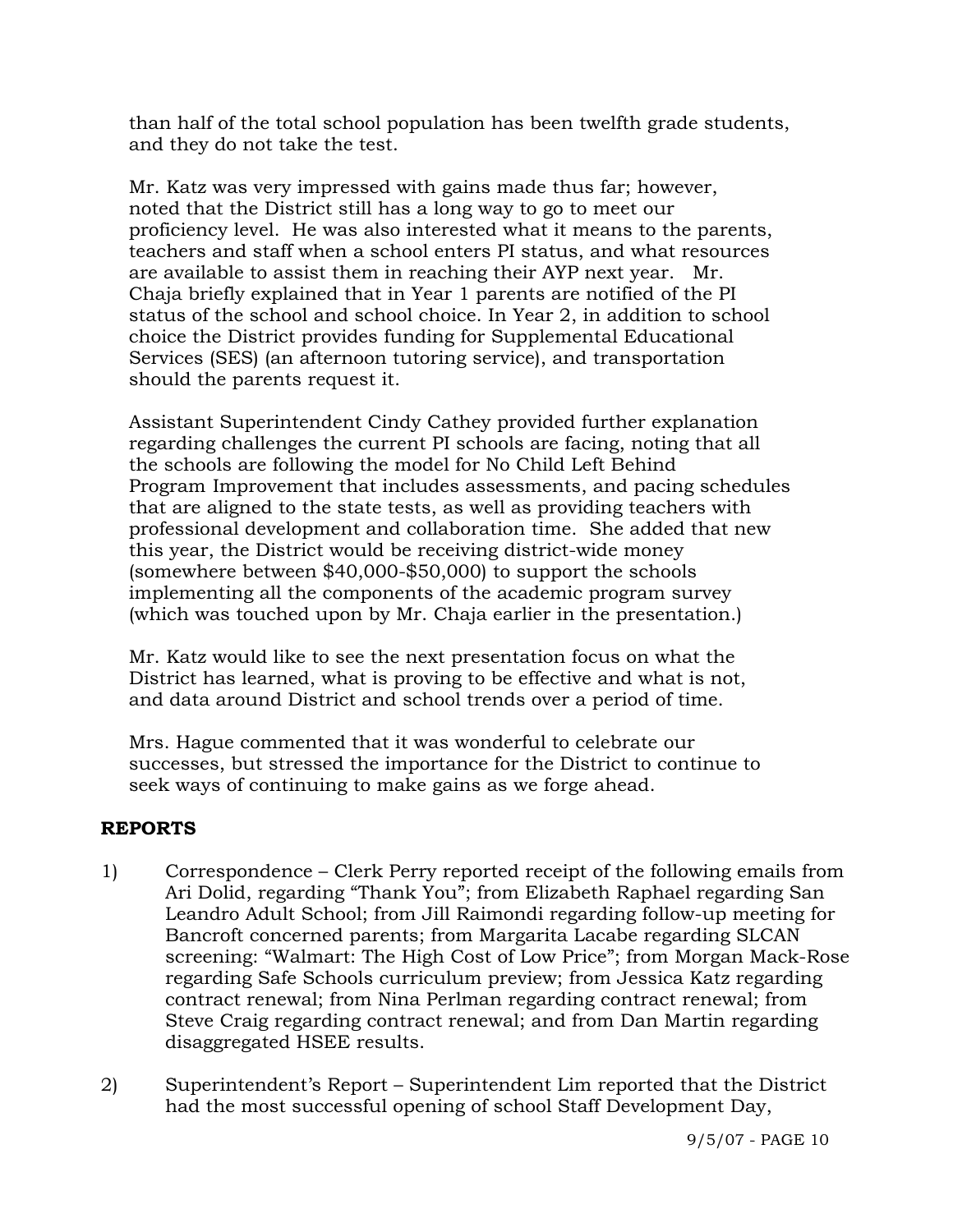indicated by the positive feedback she has received from the teachers. The day featured performances and readings from students, teachers and parents celebrating the District's successes.

Ms. Lim commended the summer cleaning team, under the leadership of Jill Popjoy, Maintenance Department Manager, and Greg Dyer, Maintenance Supervisor, for making the first day of school sparkling clean and inviting to our students and families, adding that the Board and staff would like to recognize the teams for their tremendous effort by presenting Certificates of Commendation to them at the next Board meeting.

Ms. Lim explained the 10-day "enrollment watch" that occurs at the beginning of every school year, and provided the Board with the following update:

- Day 4 enrollment was up 126 students from last year's Day 4. While not uncommon, the District was still 140 students under projection.
- Prior to the opening of school, the District collapsed a kindergarten class at Monroe because of low numbers, and on Day 4, collapsed a kindergarten/first grade class and created a straight first grade class at Monroe.
- A new 2nd grade class to accommodate the overage will be opened up at McKinley.
- To fill the 16 kindergarten slots at Roosevelt and relieve the overcrowding at McKinley, Wilson, and Jefferson, 12 intra-district transfers were approved from the waitlist (by lottery number): four from Washington; four from Jefferson; one at Wilson; and three at McKinley.
- The District is also experiencing low enrollment at other schools and grade levels and has begun to implement the intra-district waitlist and offer requested schools.
- After the intra-district transfers are placed, the District will begin approving inter-district transfers.
- 3) Board Committee Reports
	- Facilities/Technology Mr. Davis reported that the committee met last week, and reviewed the contracts that were being brought forward tonight. The committee also heard a presentation on solar power and will receive updated information at their next meeting.

## **CONSENT ITEMS**

Superintendent Lim asked that Consent Item 3.-1-C, Non-Public School Contracts be pulled for clarification.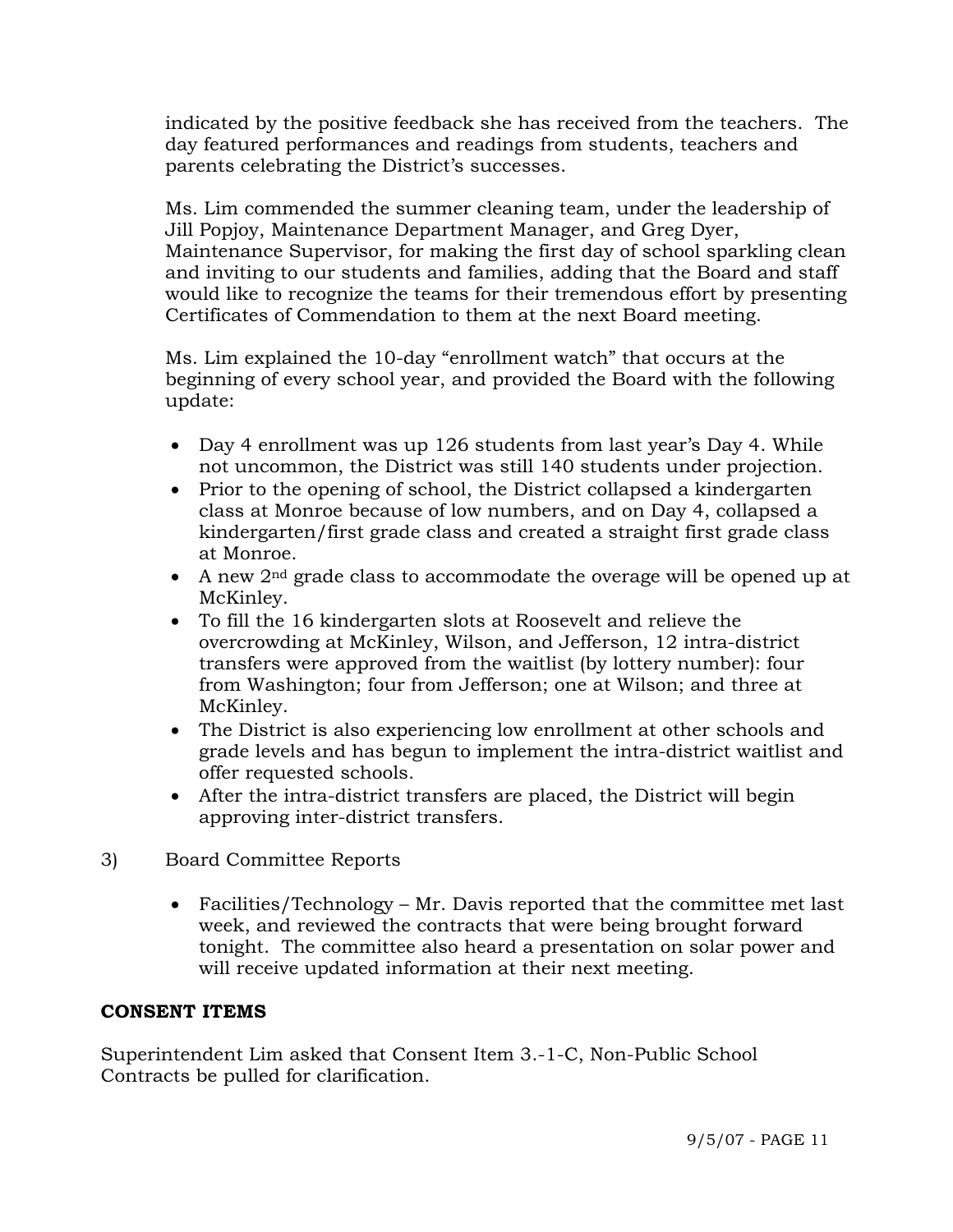Mr. Katz asked that Consent Item 1.1-C, Approve Amended Board Minutes – April 3, 2007, be pulled.

## Human Resources

- 2.1-C Acceptance of Personnel Report
- 2.2-C Renewal of Student Agreements
- 2.3-C Resolution #07-35, Teachers Teaching Out of Subject Area
- 2.4-C Resolution #07-36, Teachers Teaching Out of Subject Area

## Educational Services

- 3.2-C Memorandum of Understanding (MOU) with Girl Scouts of the San Francisco Bay Area
- 3.3-C Discard Obsolete Supplemental Instructional Materials and Obsolete Library Books for John Muir Middle School
- 3.4-C Community-Based English Tutoring Program Application, Fiscal Year 2007-08

# Business, Operations and Facilities

- 4.1-C Resolution #07-37 to Declare Certain Equipment Surplus and/or Obsolete Equipment
- 4.2-C Resolution #07-34 to Perform Emergency Dry Rot Report Work at Garfield, Monroe, McKinley and Washington Elementary Schools

# Facilities and Construction

- 5.1-C Architectural Design Services Contract with AEDIS Architects for the SLHS Library Expansion
- 5.2-C Architectural Design Services Contract with AEDIS Architects for the Renovation & Upgrades at San Leandro High School and McKinley, Roosevelt, and Washington Elementay Schools Projects
- 5.3-C Geotechnical Engineering & Soils Investigation Services Contract with Ninyo & Moore for the 9<sup>th</sup> Grade Campus, Arts Education Center, PG&E Parking Lot, and Library Expansion Projects
- 5.4-C Construction Contract with Coulter Construction for the Portable

9/5/07 - PAGE 12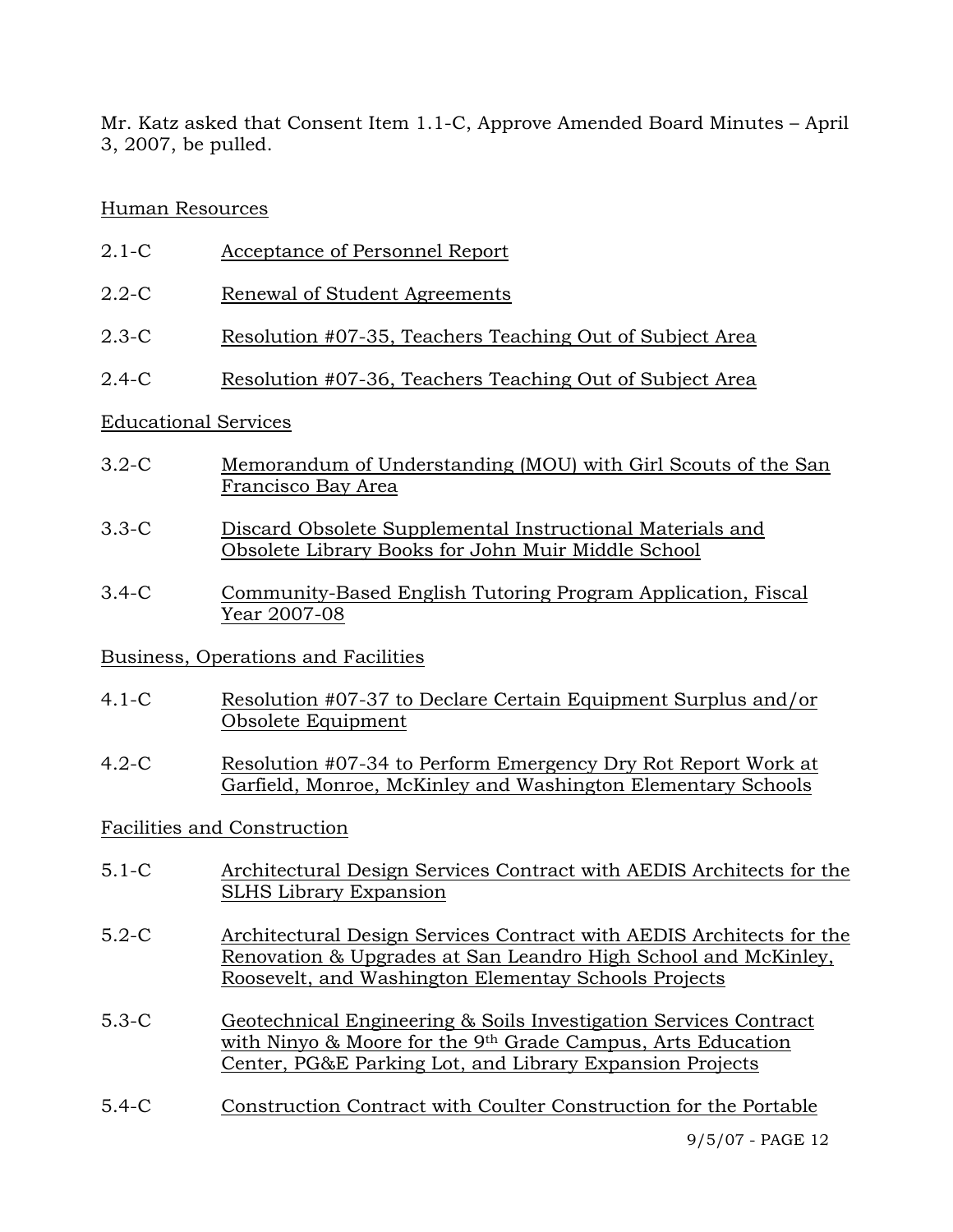### #41 Exiting Revisions Project for the Adventure Time Program at Madison Elementary School.

On a motion made by Mr. Davis and seconded by Mrs. Hague, the Board approved the remaining consent items by a 7-0 vote.

#### General Services

### 1.1-C Approve Amended Board Minutes – April 3, 2007

Mr. Katz said that he had a principled objection to removing the former employee's name from the Clerk's correspondence report as proposed in the amended April 3, 2007, minutes.

On a motion made by Mr. Davis and seconded by Mrs. Cutter, the Board approved the amended Board minutes of April 3, 2007, by a 6-1 vote. Trustee Katz voting no.

#### Educational Services

#### 3.1-C Non-Public School Contracts

Superintendent Lim explained that, in response to Trustee Katz's email regarding LCI reimbursement, staff had discovered that the funding model had changed, and there was no longer LCI reimbursement. She distributed a revised copy with the adjusted fiscal impact. Assistant Superintendent Song Chin-Bendib further explained that the contract amount between the two versions did not change, but the amount of the fiscal impact in the revised version had been separated out between the General Fund and Special Education Funds.

On a motion made by Mr. Davis and seconded by Ms. Perry, the Board approved the amended Non-Pubic School Contracts by a 7-0 vote.

## **ACTION ITEMS**

#### Human Resources

## 2.1-A Resolution #07-38, Reduce Classified Services Due to Lack of Funds/Work

Superintendent Lim clarified that the estimated savings would be to the Adult School Fund and not the general fund as listed in the cover sheet.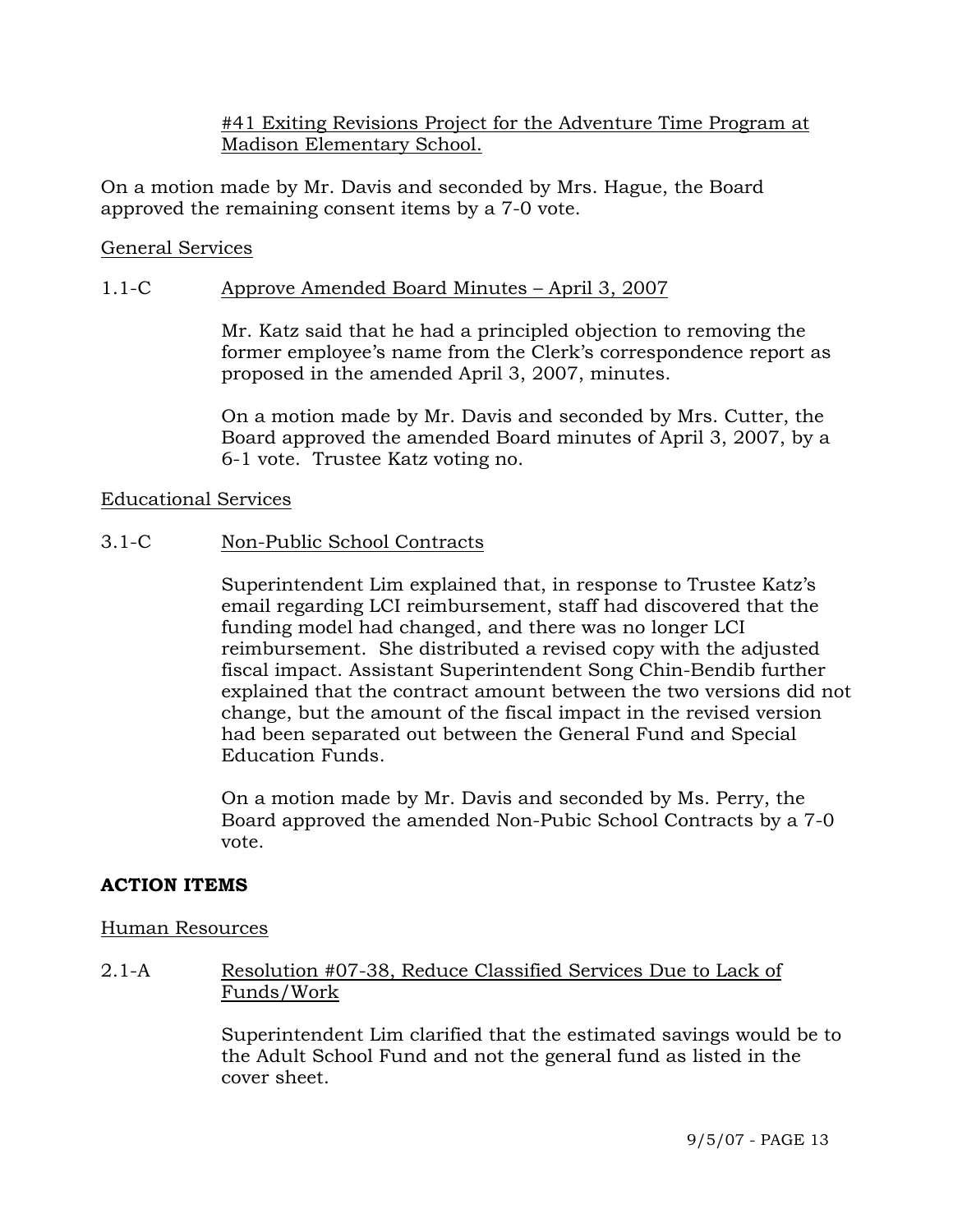When asked if it was necessary to list both words in "eliminate/reduce" and "lack of funds/work" in the background information, Assistant Superintendent Byron Isaac indicated that that's the provision and how it is referred to in the Education Code.

On a motion made by Mrs. Cutter and seconded by Mr. Katz, the Board adopted Resolution #07-38, to eliminate/reduce classified services due to a lack of funds/work by a 7-0 vote.

Prior to proceeding to additional suggestions and comments from the Board, Mr. Cassidy responded to earlier comments regarding a joint use possibility for the 9th grade campus. He felt it was important that as we move ahead with these new buildings, the District consider joint use possibilities with the City, which would not only benefit our students, but the community as well.

## **ADDITIONAL SUGGESTIONS AND COMMENTS FROM BOARD MEMBERS**

• Ms. Perry reported attending the parent orientations at San Leandro High School and Bancroft Middle School, adding that they were both valued evenings for receiving information and encouraged similar activities as school begins.

 She said that 3,000 elementary school students (many from the District), who participated in the library summer reading program, qualified for the Reading Carnival on August 18.

 She assisted at the 9th grade registration and felt that it went fairly smoothly, reporting that both the parent survival and counseling guides were available on the website. She also represented the Board at the New Teacher Orientation and commended Educational Services for providing the District's sixty-seven new hires with a valuable packet of information.

 She updated the Board on No Child Left Behind, referring to a 435-page proposal that addresses issues such as drop-out rates, increasing graduation rates, strengthening standards and assessments as well as English Language Learners, and Special Education. She encouraged the Board to view the 11-page summary of that proposal on line. Ms. Perry also mentioned CSBA's 16-page summary (which she would email to the Board) on the School Finance Exploration Project.

 The first meeting of the Alameda County School Boards Association will be on September 20 at the County Office. The meeting will focus on student Board members.

• Mrs. Cutter commented that she would be interested in attending the California School Boards Association annual conference in San Diego from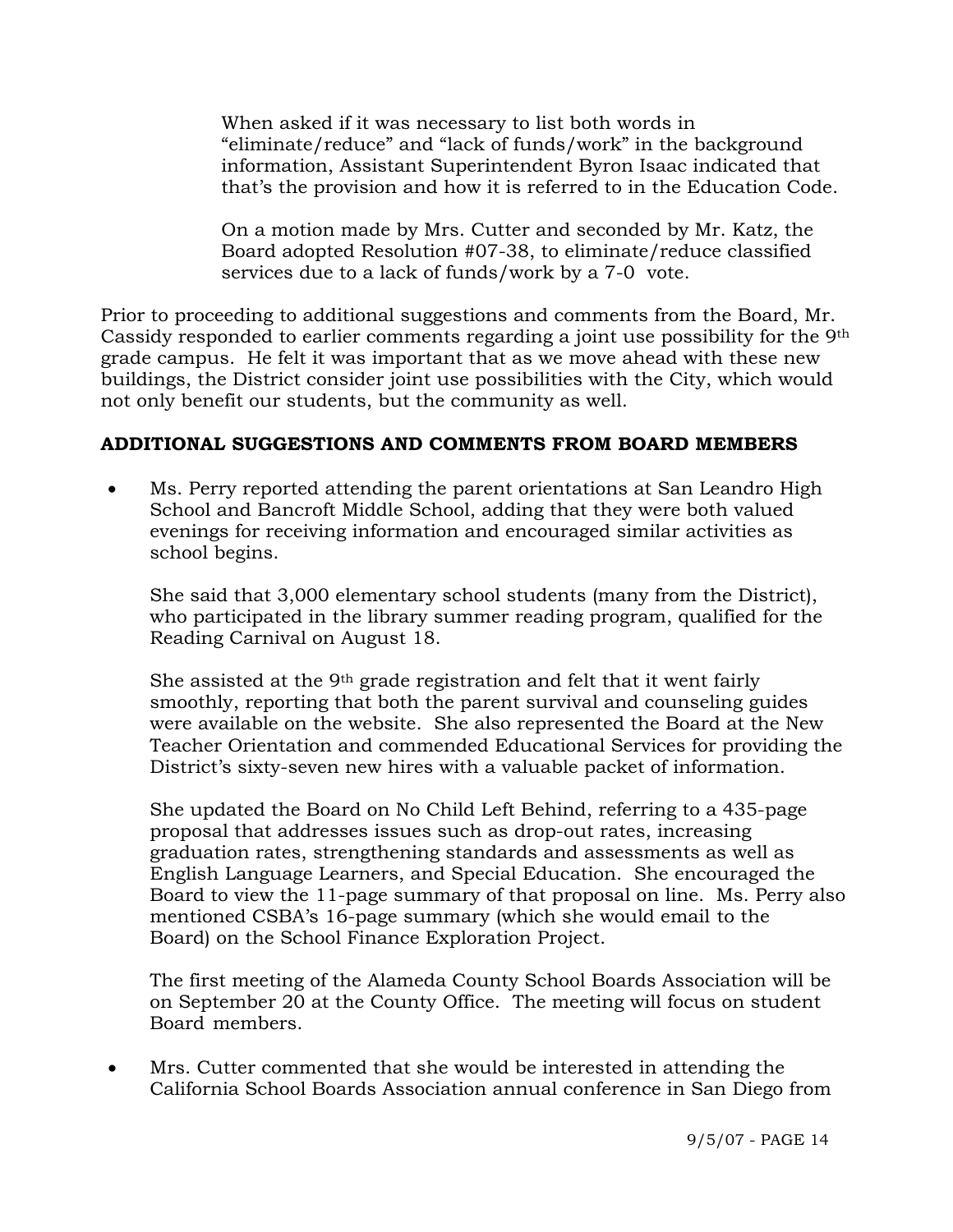November 29 through December 1, and if any other members were interested, to please let her know.

 She would like to see "joint use" agendized for general discussion at an upcoming Board meeting, which would give the Board an opportunity to establish a process regarding the Bond projects. Board consensus was received.

 Mrs. Cutter reported that she attended the September 4 City Council meeting and spoke about the Transit-Oriented Development (TOD) Strategy. She read the City's responses to the District's concerns, and asked the City to be mindful of mitigating the impacts of the plan on the schools, and agreed that everyone needs to work together as we move forward. She felt that the twenty-one speakers who spoke on this subject were well received.

- Mr. Katz echoed the "kudos" on the beginning of the school year. He commended the teachers, staff, and administration for their work towards improving the overall test scores, reflecting that the longer he serves as a Board member, he gains a new-found appreciation for the difficulties and challenges they face everyday.
- Mrs. Hague agreed that it was a great beginning of the year. She was very impressed with the residency verification process. She had a sense that the parents have become more accepting of the process and felt the District was moving in a positive direction.
- Mr. Richards announced that the Finance Committee would be meeting on September 17 at 6 p.m. He attended the first Staff Development Day on August 27, echoing the Superintendent's comments regarding the energy that radiated the room. He also commended the custodial, maintenance, and site staff for their efforts in preparing the schools for opening day, noting that he was able to visit the high school, both middle schools and four elementary schools.
- Mr. Cassidy reiterated his interest in joint-use possibilities with Chabot College regarding the 9th grade campus, adding he felt it would not only provide multiple advantages for the high school students such as having an opportunity to take classes for college credit, but it would improve the education level of the community. In addition to the City, he suggested that the District consider joint uses with Alameda County, Sutter Health, or San Leandro Hospital for a possible student health center, for example (something the Superintendent has been considering).

 He reminded the Board of an *Education Weekly* cover page that appeared a while ago, where flags from different neighboring college campuses were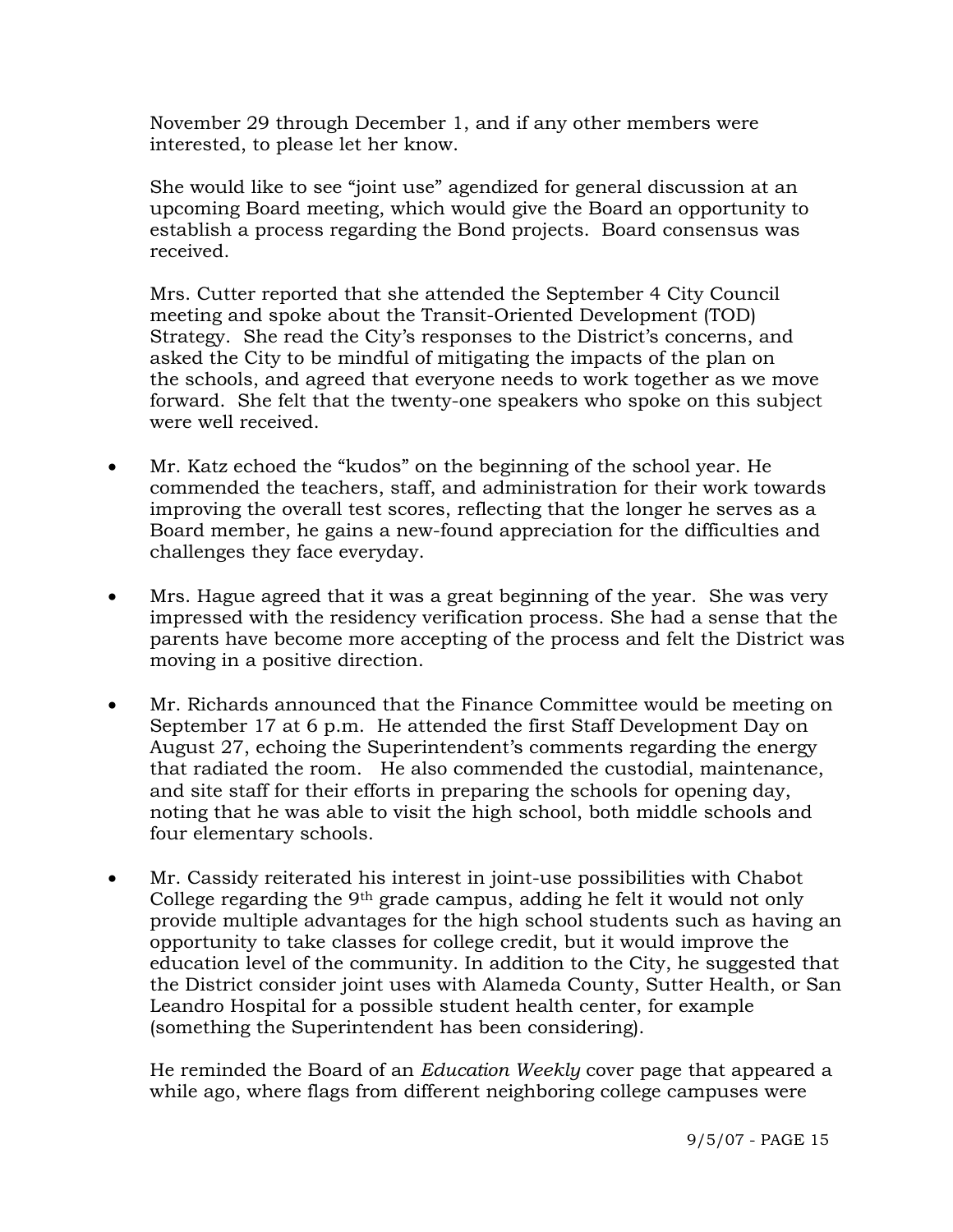flown in front of a high school. He would like to see if something like that could be incorporated into the design of the 9th grade campus.

 Responding to Mr. Cassidy, Superintendent Lim indicated that she was working with the Facilities/Technology Committee and Citizens Oversight Committee (COC) on the upcoming monthly Measure B report and that the COC would be working on a budget report at their September 19 meeting, with a presentation to the Board scheduled for November.

 Piggy backing on Trustee Perry's comments regarding the City's library summer reading program, Mr. Cassidy encouraged the District to think of ways to generate more student participation from the District, adding that he would pass on an article on a study that addresses the linkage between summer break and achievement gap issues.

 Responding to the Board's role with regards to NCLB, he suggested continued communication with local politicians.

 He commented on the decision of the Court of Appeals regarding school mailboxes, adding that as we address some of these issues we remain mindful of Winston Churchill's statement, "In war: resolution, in defeat: Defiance, in victory: magnanimity."

The Board went into closed session at 10:29 p.m. The Board returned to open session at 12:01 a.m. President Richards reported that the Board had been in closed session where no action was taken.

# **ANNOUNCEMENT**

#### **Future Board of Education Meetings**

- Regular Meeting September 18, 2007
- Regular Meeting October 2, 2007
- Regular Meeting October 16, 2007
- Regular Meeting November 6, 2007
- Regular Meeting December 4, 2007
- Regular Meeting December 13, 2007
- Regular Meeting January 22, 2008
- Regular Meeting February 5, 2008
- Regular Meeting February 28, 2008 (placeholder)
- Regular Meeting March 13, 2008
- Regular Meeting April 1, 2008
- Regular Meeting April 15, 2008
- Regular Meeting May 6, 2008
- Regular Meeting May 20, 2008
- Regular Meeting June 3, 2008
- Regular Meeting Jun3 17, 2008